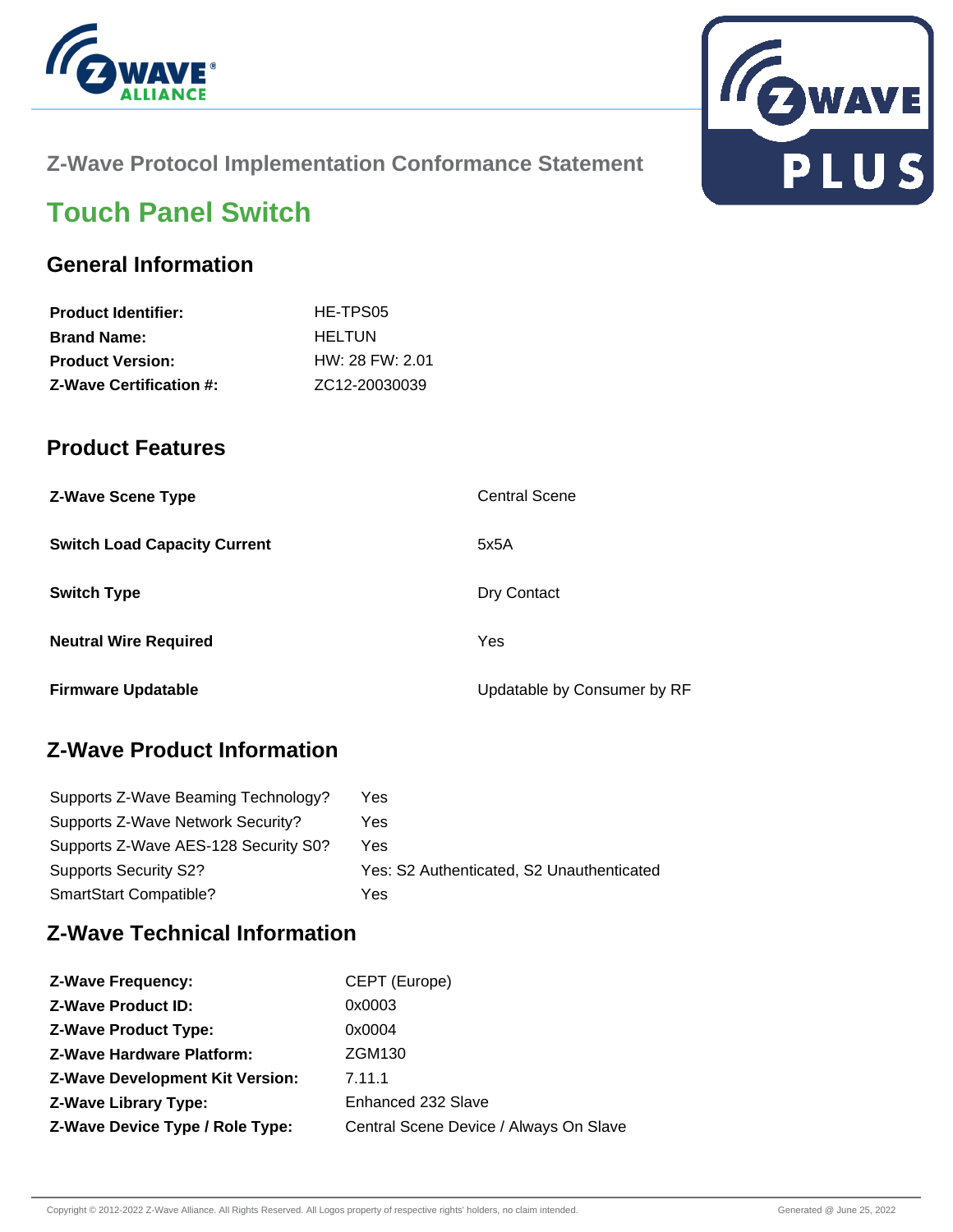# **Association Group Information**

| <b>Description</b>                                                                                          |
|-------------------------------------------------------------------------------------------------------------|
|                                                                                                             |
| This is the Lifeline Group 1 which sends status (lifeline) reports to the primary controller.               |
| Group 2 – "Touch 1 Basic Set": is assigned to touch N1. Is used to send Basic Set ON (value 255) and Basic  |
| Set OFF (value 0) commands to the associated devices.                                                       |
| Group 3 – "Touch 1 Multilevel Set": is assigned to touch N1. It sends MULTILEVEL SWITCH command class       |
| frame when touch N1 was held. Is used to send UP/DOWN command to the associated devices.                    |
| Group 4 – "Touch 2 Basic Set": is assigned to touch N2. Is used to send Basic Set ON (value 255) and Basic  |
| Set OFF (value 0) commands to the associated devices.                                                       |
| Group 5 – "Touch 2 Multilevel Set": is assigned to touch N2. It sends MULTILEVEL SWITCH command class       |
| frame when touch N1 was held. Is used to send UP/DOWN command to the associated devices.                    |
| Group 4 – "Touch 3 Basic Set": is assigned to touch N3. Is used to send Basic Set ON (value 255) and Basic  |
| Set OFF (value 0) commands to the associated devices.                                                       |
| Group 7 – "Touch 3 Multilevel Set": is assigned to touch N3. It sends MULTILEVEL SWITCH command class       |
| frame when touch N1 was held. Is used to send UP/DOWN command to the associated devices.                    |
| Group 8 - "Touch 4 Basic Set": is assigned to touch N4. Is used to send Basic Set ON (value 255) and Basic  |
| Set OFF (value 0) commands to the associated devices.                                                       |
| Group 9 - "Touch 4 Multilevel Set": is assigned to touch N4. It sends MULTILEVEL SWITCH command class       |
| frame when touch N1 was held. Is used to send UP/DOWN command to the associated devices.                    |
| Group 10 – "Touch 5 Basic Set": is assigned to touch N5. Is used to send Basic Set ON (value 255) and Basic |
| Set OFF (value 0) commands to the associated devices.                                                       |
| Group 11 - "Touch 5 Multilevel Set": is assigned to touch N5. It sends MULTILEVEL SWITCH command class      |
| frame when touch N1 was held. Is used to send UP/DOWN command to the associated devices.                    |
| Group 12 – "LED 1 Basic Set": is assigned to LED N1. Is used to send Basic Set ON (value 255) and Basic     |
| Set OFF (value 0) commands to the associated devices.                                                       |
| Group 13 – "LED 2 Basic Set": is assigned to LED N2. Is used to send Basic Set ON (value 255) and Basic     |
| Set OFF (value 0) commands to the associated devices.                                                       |
| Group 14 - "LED 3 Basic Set": is assigned to LED N3. Is used to send Basic Set ON (value 255) and Basic     |
| Set OFF (value 0) commands to the associated devices.                                                       |
| Group 14 – "LED 4 Basic Set": is assigned to LED N4. Is used to send Basic Set ON (value 255) and Basic     |
| Set OFF (value 0) commands to the associated devices.                                                       |
| Group 16 – "LED 5 Basic Set": is assigned to LED N5. Is used to send Basic Set ON (value 255) and Basic     |
| Set OFF (value 0) commands to the associated devices.                                                       |
| Group 17 – "Relay 1 Basic Set": is assigned to relay N1. Is used to send Basic Set ON (value 255) and Basic |
| Set OFF (value 0) commands to the associated devices.                                                       |
| Group 18 – "Relay 2 Basic Set": is assigned to relay N2. Is used to send Basic Set ON (value 255) and Basic |
| Set OFF (value 0) commands to the associated devices.                                                       |
| Group 19 – "Relay 3 Basic Set": is assigned to relay N3. Is used to send Basic Set ON (value 255) and Basic |
| Set OFF (value 0) commands to the associated devices.                                                       |
|                                                                                                             |

20 / 1 Group 20 – "Relay 4 Basic Set": is assigned to relay N4. Is used to send Basic Set ON (value 255) and Basic